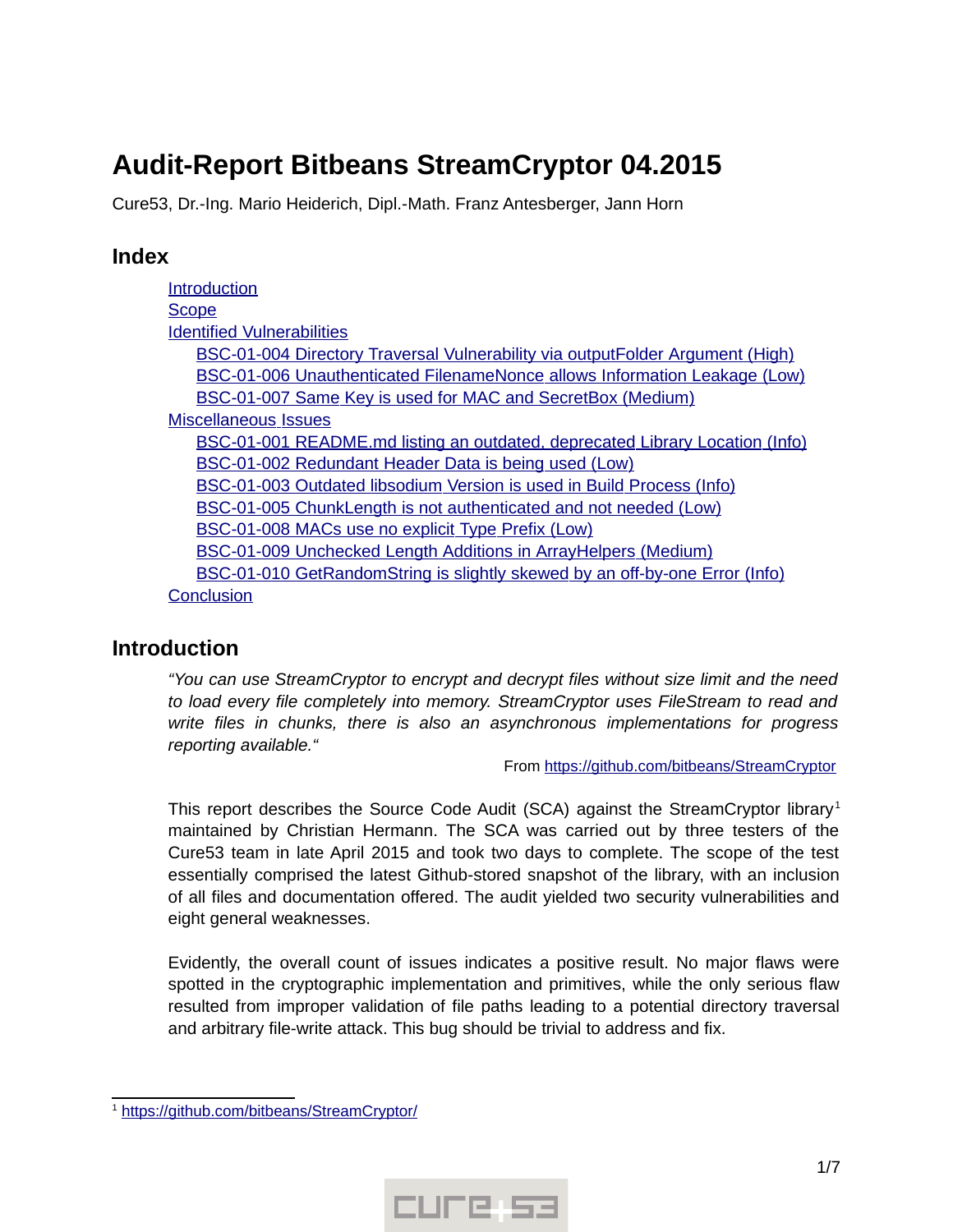### <span id="page-1-2"></span>**Scope**

- **Bitbeans StreamCryptor Source Code**
	- ◦ [https :// github. com/ bitbeans/StreamCryptor](https://github.com/bitbeans/StreamCryptor)

## <span id="page-1-1"></span>**Identified Vulnerabilities**

The following sections list both vulnerabilities and implementation issues spotted during the testing period. Note that findings are listed in a chronological order rather than by their degree of severity and impact, which is simply given in brackets following the title heading for each vulnerability. Each vulnerability is additionally given a unique identifier *(*e.g. *BSC-01-00X)* for the purpose of facilitating any future follow-up correspondence.

### <span id="page-1-0"></span>**BSC-01-004 Directory Traversal Vulnerability via** *outputFolder* **Argument** *(High)*

The variants of the method DecryptFileWithStreamAsync() receive an outputFolder argument and decrypt data into a given folder are affected by a path traversal vulnerability. The methods pass an unfiltered path-name contained in the encrypted data into Path.Combine(). Next, they use the result as a path to which the received file should be moved by using File.Move(). This allows an attacker to place files in almost arbitrary file system locations to which the user has write-access. Thus this can potentially lead to remote code execution as quoted below. $2$ 

*"If path2 does not include a root (for example, if path2 does not start with a separator character or a drive specification), the result is a concatenation of the two paths, with an intervening separator character. If path2 includes a root, path2 is returned."*

A partial mitigation possibly takes place if the parameter overWrite is set to false, which is its default value.

From observations made on the code it transpires that the use of path-names is not intended to be permitted at this location at all. It is therefore recommended to either blacklist all characters returned by Path.GetInvalidFileNameChars(), or only whitelist known-safe characters. However, if it is important to support file names in distinct world languages (for instance Japanese), a blacklist might be more appropriate. Keep in mind that the latter solution, i.e. the blacklist, needs to be handled with care.

Further note that it is not necessary to filter the filename for special filenames like PRN or <code>com1</code> because <code>File.Move()</code> calls <code>MoveFileEx(..., MOVEFILE\_COPY\_ALLOWED) $^3$  $^3$ , which</code> will not write into "existing files".



<span id="page-1-3"></span><sup>2</sup>  [https :// msdn. microsoft. com/ en - US/ en - en/ library/ fyy 7 a 5 kt \( v = vs .110\).aspx](https://msdn.microsoft.com/en-US/en-en/library/fyy7a5kt(v=vs.110).aspx)

<span id="page-1-4"></span><sup>&</sup>lt;sup>3</sup> https://msdn.microsoft.com/en-us/library/windows/desktop/aa365240%28v=vs.85%29.aspx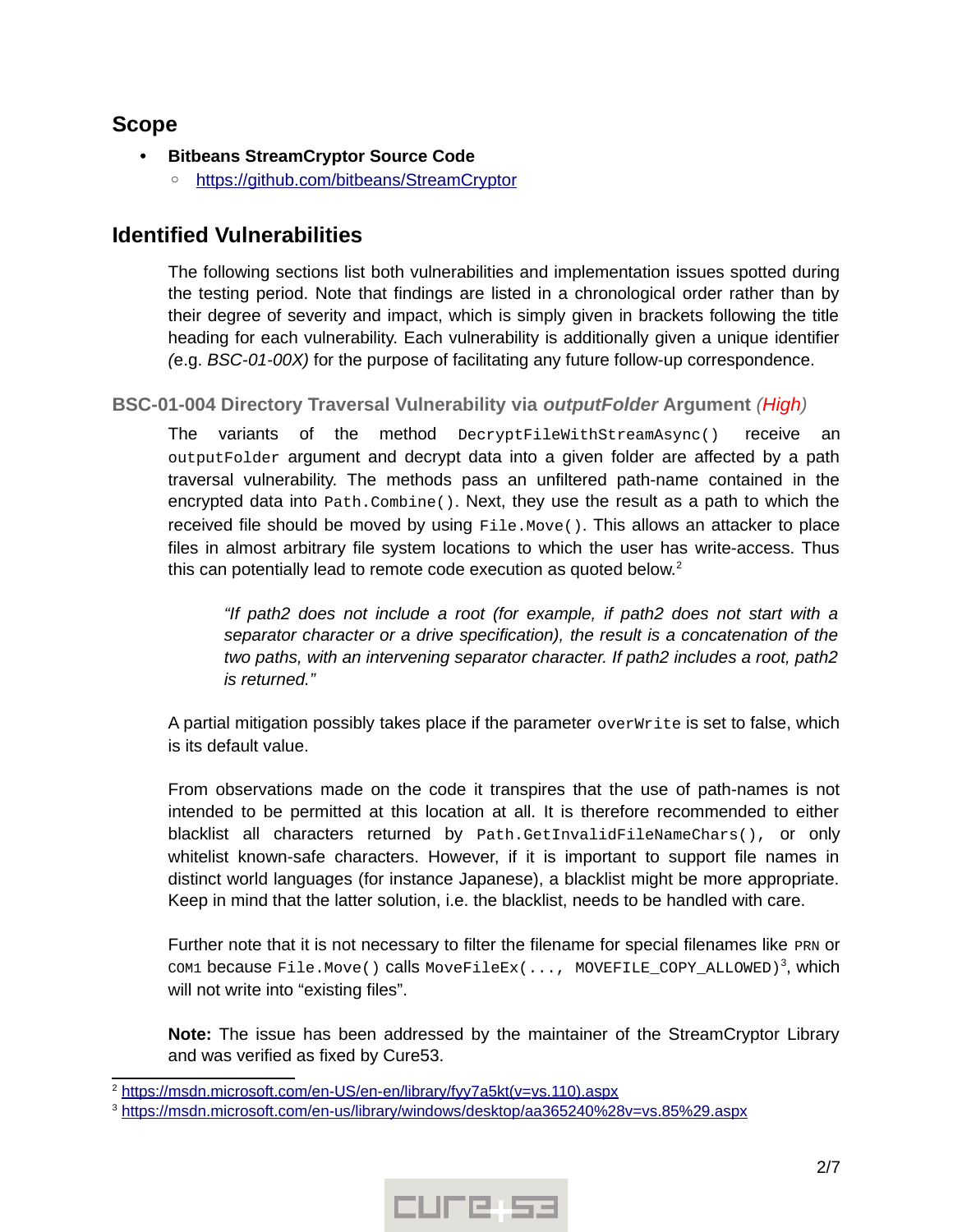#### <span id="page-2-1"></span>**BSC-01-006 Unauthenticated FilenameNonce allows Information Leakage** *(Low)*

The FilenameNonce member of the EncryptedFileHeader class is not protected against tampering in any way. In addition, Filename is solely protected by a NaCl Secretbox<sup>[4](#page-2-2)</sup> using ephemeralKey.

If a Man-in-the-Middle (MitM) attacker<sup>[5](#page-2-3)</sup> copies the ciphertext of the last chunk (which has to be very short) into Filename and the nonce of the chunk into FilenameNonce, respectively, then the filename of the decrypted file will in fact be the same as the contents of the plaintext chunk. It is therefore recommended to include at least FilenameNonce, and ideally also Filename, in the header checksum.

**Note:** The issue has been addressed by the maintainer of the StreamCryptor Library and was verified as fixed by Cure53.

<span id="page-2-0"></span>**BSC-01-007 Same Key is used for MAC and SecretBox** *(Medium)*

StreamCryptor uses ephemeralKey for both message authentication (using Sodium.GenericHash.Hash()) and encryption (using SecretBox).

It is strongly recommended to make ephemeralKey larger and split its use. One half of it can be employed as a key for message authentication, while the other half as a key for encryption. Otherwise a class of cryptanalytic attacks on the combination of *Blake2b* and *XSalsa20* could become possible.



<span id="page-2-2"></span><sup>&</sup>lt;sup>4</sup> http://nacl.cr.yp.to/secretbox.html

<span id="page-2-3"></span><sup>5</sup>  [http :// en. wikipedia. org/ wiki/ Man - in - the - middle \\_attack](http://en.wikipedia.org/wiki/Man-in-the-middle_attack)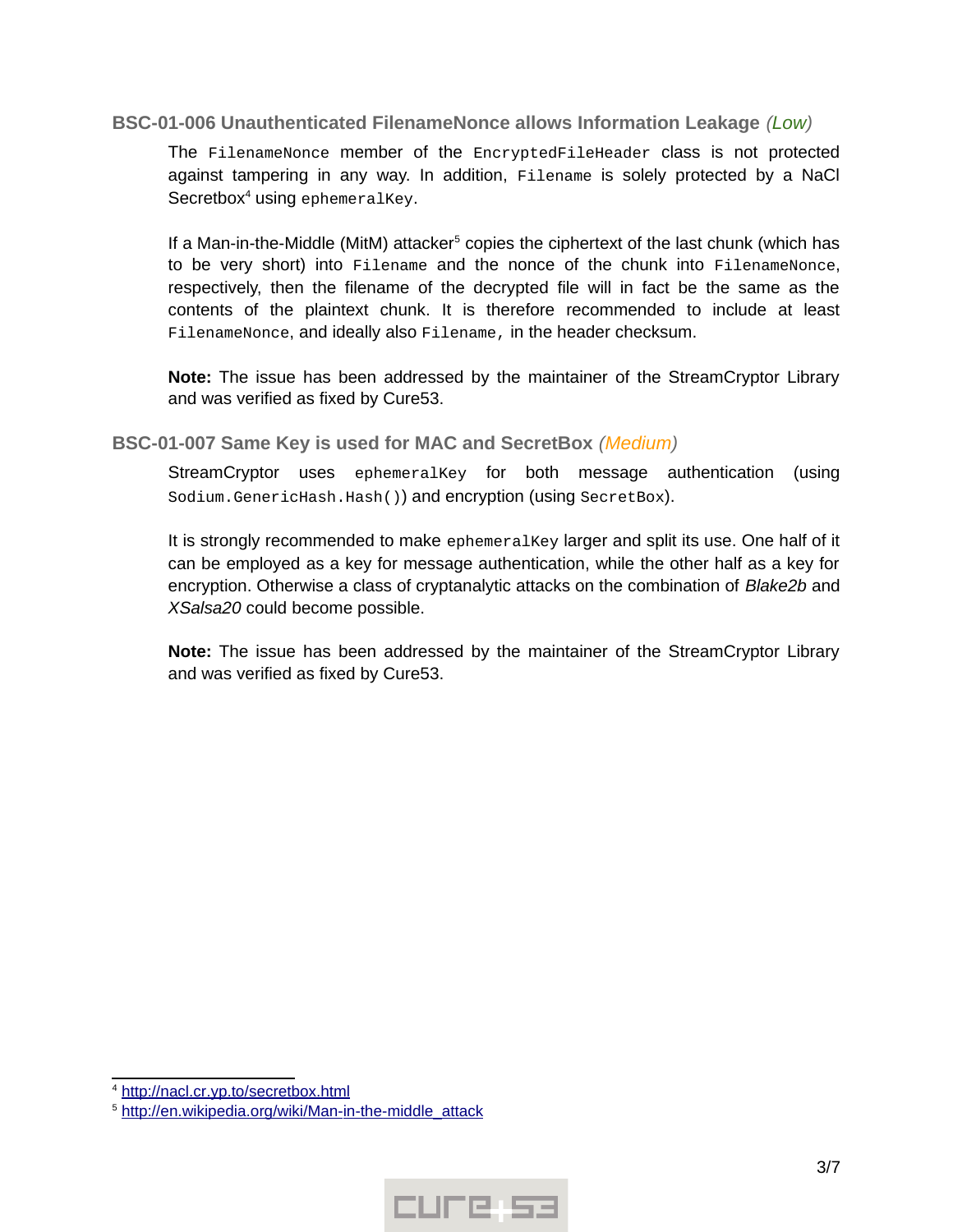### <span id="page-3-2"></span>**Miscellaneous Issues**

This section covers those noteworthy findings that did not lead to an exploit but might aid attackers in achieving their malicious goals in the future. Most of these results are vulnerable code snippets that did not provide an easy way to be called. Conclusively, while a vulnerability is present, an exploit might not always be possible.

#### <span id="page-3-1"></span>**BSC-01-001 README.md listing an outdated, deprecated Library Location** *(Info)*

The *protobuf-net* library was moved from Google Code to Github, <sup>[6](#page-3-3)</sup> but is still listed under the old location in the project's README.md file.<sup>[7](#page-3-4)</sup> It is recommended to update the document to reflect the new location. This would prevent users from adopting a deprecated and potentially vulnerable library.

**Note:** The issue has been addressed by the maintainer of the StreamCryptor Library and was verified as fixed by Cure53.

#### <span id="page-3-0"></span>**BSC-01-002 Redundant Header Data is being used** *(Low)*

Chunks contain ChunkNumber and ChunkNonce members that encompass the number of the chunk and a derived nonce value.<sup>[8](#page-3-5)</sup> These member variables are not required for correct parsing of the encrypted file. In all actuality, StreamCryptor ignores them while decrypting the file.

Nevertheless, the presence of these members in the encrypted data might lead future re-implementations of StreamCryptor towards the use of the chunk number or chunk nonce contained in the chunk header instead of counting chunks themselves. Such behavior would allow attackers to mix the order of encrypted chunks, and therefore also the plaintext contained within them. It is therefore recommended to remove ChunkNumber and ChunkNonce for the purpose of maintaining clarity and unambiguity.

Similarly, file footers contain unused members such as ChunkCount and OverallChunkLength. A removal of ChunkCount and OverallChunkLength as well as the nonces that protect them (FooterNonceLength and FooterNonceCount) from the footer is recommended. It is desirable not to encrypt their length and count prior to passing onto the MAC function in SetFooterChecksum() and ValidateFooter-Checksum().



<span id="page-3-3"></span><sup>&</sup>lt;sup>6</sup> https://github.com/mgravell/protobuf-net

<span id="page-3-4"></span><sup>&</sup>lt;sup>7</sup> https://github.com/bitbeans/StreamCryptor/blame/master/README.md#L8

<span id="page-3-5"></span><sup>&</sup>lt;sup>8</sup> http://en.wikipedia.org/wiki/Cryptographic\_nonce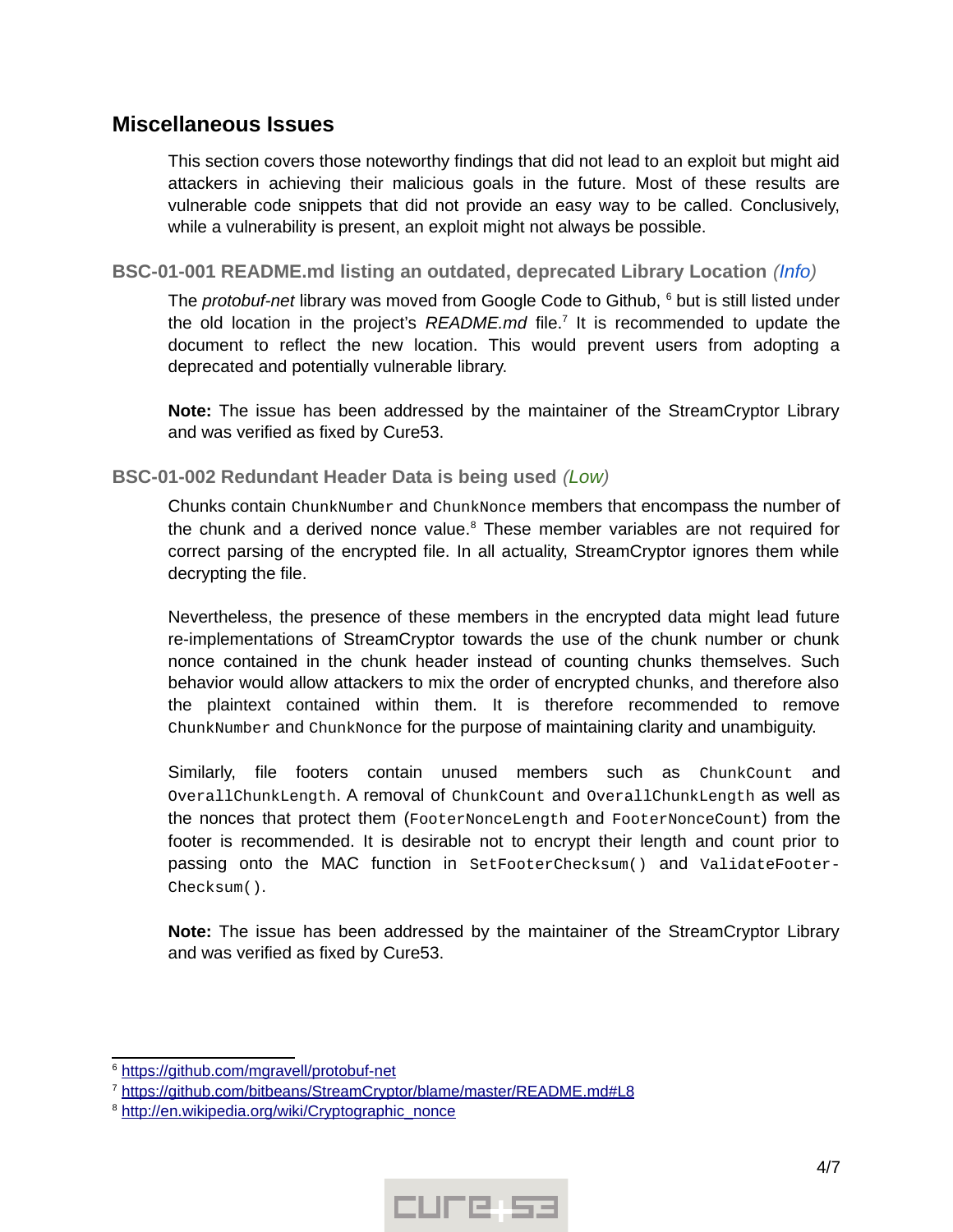#### <span id="page-4-2"></span>**BSC-01-003 Outdated libsodium Version is used in Build Process** *(Info)*

The utilized implementation of the .NET library libsodium.net uses an outdated library core, namely the version libsodium 1.0.0. It is important to note that potentially securitycritical fixes of bugs were implemented in the newer versions, especially when it comes to a leap made between the 1.0.0 and the 1.0.1 versions of libsodium. The documentation<sup>[9](#page-4-3)</sup> states that:

*"NaCl's donna\_c64 implementation of curve25519 was reading an extra byte past the end of the buffer containing the base point. This has been fixed."*

The library's dependencies should be updated to address this properly.

**Note:** The issue has been addressed by the maintainer of the StreamCryptor Library and was verified as fixed by Cure53.

#### <span id="page-4-1"></span>**BSC-01-005 ChunkLength is not authenticated and not needed** *(Low)*

The member variable ChunkLength of the class EncryptedFileChunk is not being authenticated properly, neither through the use of the ChunkChecksum (as most of the other important members are), nor in any other way. This means that the overallChunkLength, which is computed in DecryptFileWithStreamAsync() and later passed to the method ValidateFooter- Checksum(), is more or less useless from a security perspective.

Moreover, the value of overallChunkLength is also only hashed together with chunkCount, which would securely indicate tampering on its own, and thus makes ChunkLength apparently superfluous. It is recommended to either remove ChunkLength from the code or, if it is intended to be some sort of extra security or non-security measure, include its value in ChunkChecksum.

**Note:** The issue has been addressed by the maintainer of the StreamCryptor Library and was verified as fixed by Cure53.

#### <span id="page-4-0"></span>**BSC-01-008 MACs use no explicit Type Prefix** *(Low)*

HeaderChecksum, the ChunkChecksums of different chunks and FooterChecksum, have no explicit type prefixes in the hashed data.

It is recommended to add explicit prefixes to the hashed data. This would ensure that all checksums are only valid in the places where they indeed belong to. It would additionally prevent an attacker from gaining the ability to tamper with data by copying one of the checksums over another one. For example, the tampering could mean that one could prepend the byte 0x00 to the hashed data for the HeaderChecksum, prepend the byte 0x01 to the hashed data for all ChunkChecksums and prepend the byte 0x02 to the hashed data for the FooterChecksum.



<span id="page-4-3"></span><sup>&</sup>lt;sup>9</sup> https://github.com/jedisct1/libsodium/releases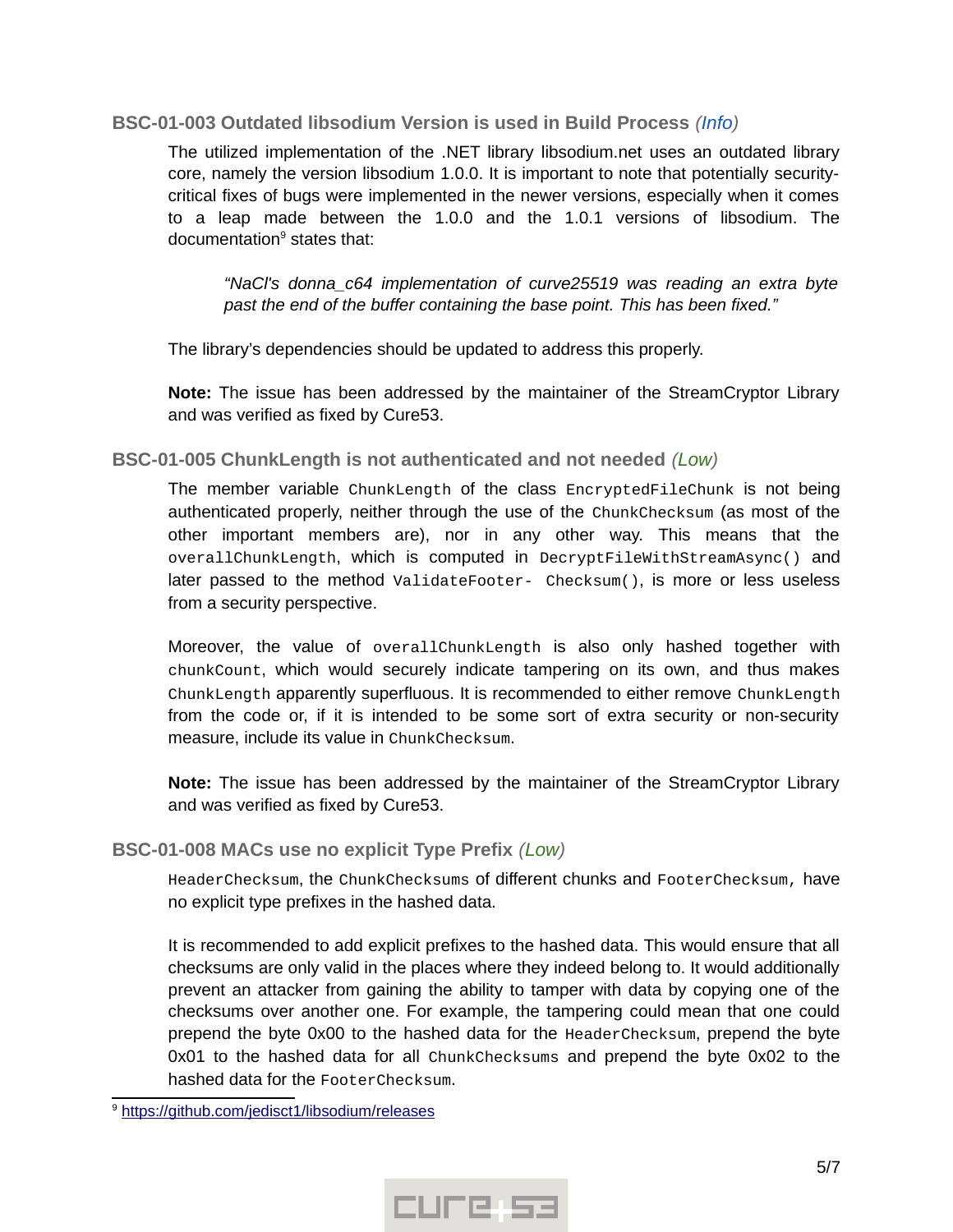Note that in the current design, it already seems impossible for an attacker to swap around checksums without being noticed. However, an explicit type prefix would make this more robust and future-proof in case changes are made to the protocol later.

**Note:** The issue has been addressed by the maintainer of the StreamCryptor Library and was verified as fixed by Cure53.

#### <span id="page-5-1"></span>**BSC-01-009 Unchecked Length Additions in ArrayHelpers** *(Medium)*

Both exposed ConcatArrays() methods in the class *ArrayHelpers* add unknown array lengths without doing so within a checked {} block.

Presently both these cases are not exploitable as the first function first adds up the new numbers using arrays.Sum(), which performs computations in a checked block, and the second function only adds two numbers, then using the result as array length (note that negative numbers are rejected there).

Nevertheless, it is recommended to perform computations which prevent any potentially attacker-controlled ints in checked blocks. This way the attackers could no longer take advantage of exploiting integer overflows.

**Note:** The issue has been addressed by the maintainer of the StreamCryptor Library and was verified as fixed by Cure53.

#### <span id="page-5-0"></span>**BSC-01-010 GetRandomString is slightly skewed by an off-by-one Error** *(Info)*

The method Utils.GetRandomNumber() falsely uses 1 instead of 0 as the lowest allowed number. It also employs the parameter as an exclusive upper-bound. This means that the call GetRandomNumber(53) in Utils.GetRandomString() returns a number in the range of 1 to 52 (inclusive), and the characters '0' and 'Z' can never appear in the generated strings.

It is recommended to let GetRandomNumber() return a random number in a range starting with zero instead of one and call it as GetRandomNumber(53) in GetRandomString().